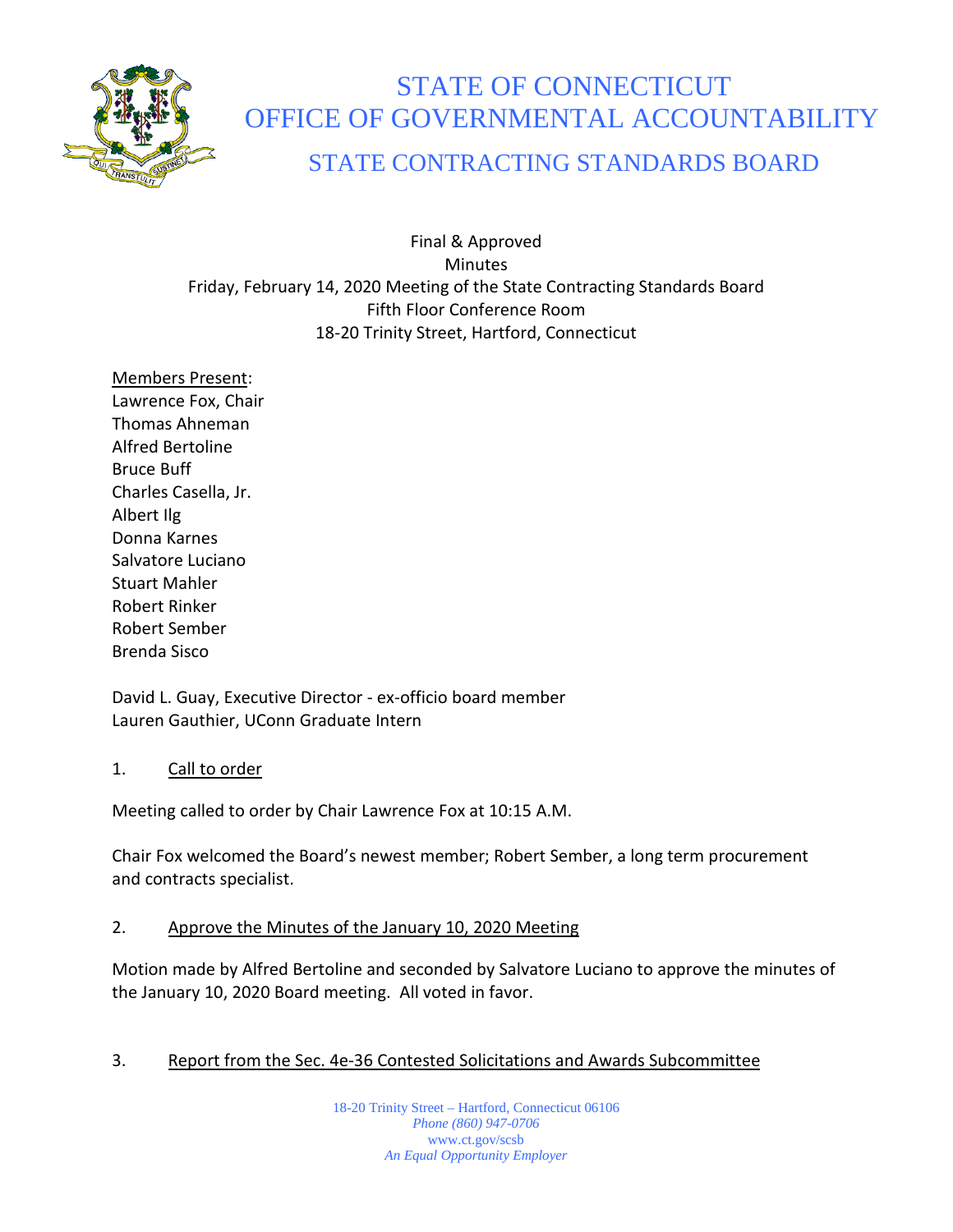The first contest Subcommittee Chair Rinker spoke about is the second contest filed by Oxford Health Plans, LLC and the Office of the State Comptroller. On January 6th, the Subcommittee received a second contest from Oxford regarding the medical insurance carrier to the administer the State's healthcare plan for active State employees, non-Medicare state retirees and municipal and school board employees under the State's Partnership Plan.

Chair Rinker reported Oxford filed the contest out of an abundance of caution regarding the timeline for filing a contest. Oxford received a notice of non-award on December 23, 2019. Through the efforts of the Assistant Attorney General Gary Hawes, the Comptroller's office provided information including redacted information to Oxford and the subcommittee. C.G.S. 4e-36(c) allows the subcommittee to settle and resolve any such contest. Oxford and the Office of the State Comptroller in this case mutually agreed to the decision. The decision of the subcommittee was to dismiss the contest without prejudice filed by Oxford on the grounds that it is not ripe for consideration as the full procurement file is not currently available to Oxford.

Chair Rinker thanked David Guay, Assistant Attorney General Gary Hawes, and Bruce Buff for their work on this contest, and the two parties for coming to a mutually agreed upon resolution.

The second contest was received on February 13, 2020. This contest involves Conduent State Healthcare LLC and the Department of Social Services. The RFP was to provide outsourced health care business processing. Conduent was the 24-year incumbent provider of these services. Conduent claims that it missed the highest score by a narrow margin, and the short fall was the result of procedural flaws in the evaluation and scoring process, specifically objective errors. The Subcommittee has until March 14, 2020 to render a decision in this matter.

## 4. Work Group Reports

a. Report from Audit Work Group

Audit Work Group Chair Thomas Ahneman reported that the Audit Work Group met this morning and held two interviews. The first interview was with Department of Motor Vehicles Commissioner Sibongil Magubane and Deputy Commissioner Tony Guerrera. The second interview was with Office of Early Childhood, Commissioner Beth Bye and Chief Operating Officer Christopher Lyddy.

Chair Ahneman noted that the six draft FY 18 Audit Compliance Reports accepted by the Board at the January 10, 2020 meeting of the Board were transmitted to the Agencies on January 29, 2020.

Supplemental materials requested from the Department of Veterans Affairs, The Connecticut State Library and the Office of the Chief Medical Examiner have been received and will be

> 18-20 Trinity Street – Hartford, Connecticut 06106 *Phone (860) 947-0706*  www.ct.gov/scsb *An Equal Opportunity Employer*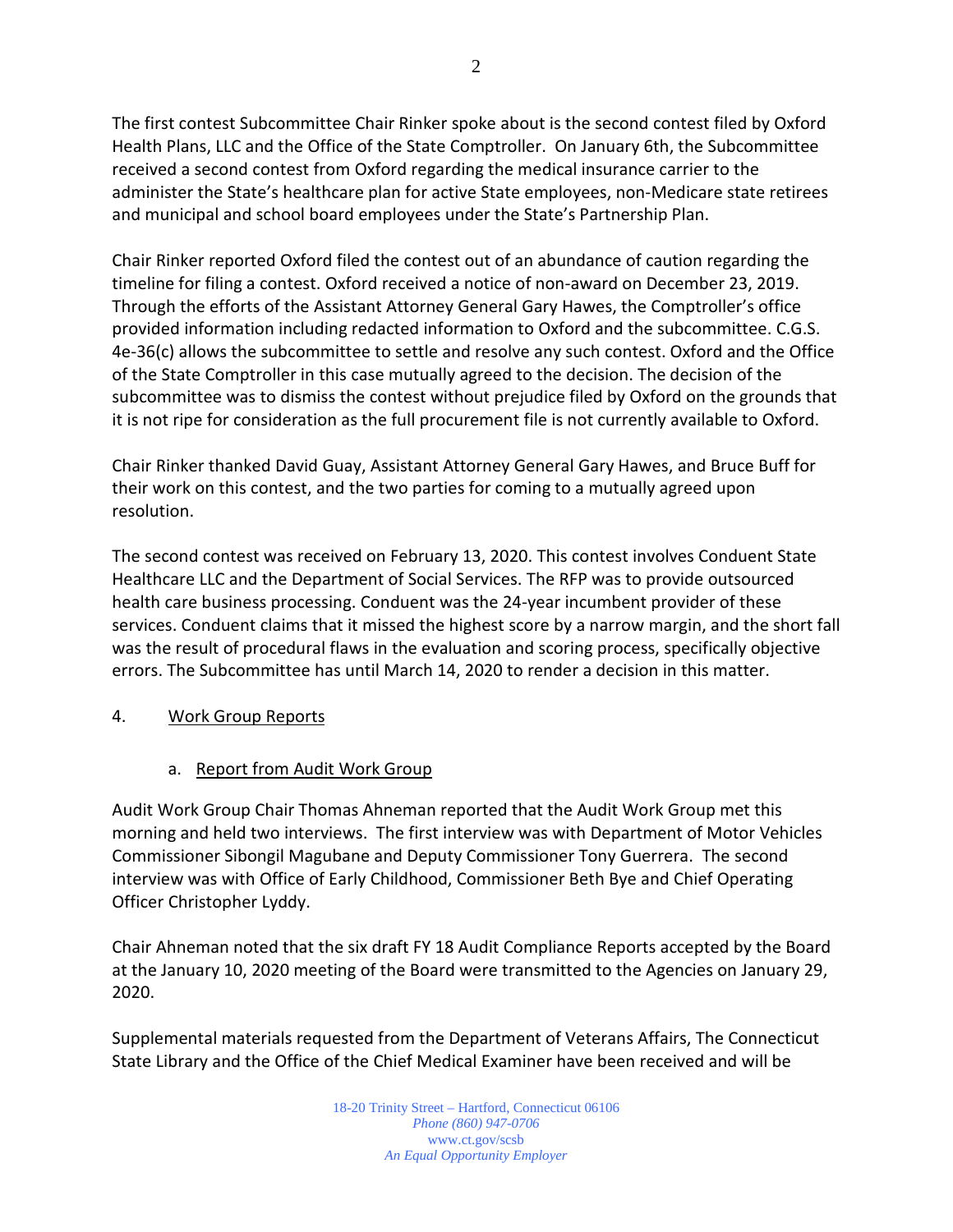processed into the draft Compliance Reports, with an expectation that they will be reported to the Board at the March 13, 2020 meeting for acceptance by the Board.

A draft list of Agencies to be audited for FY 19 was distributed. The Subcommittee determined that after review a Special Meeting by Conference will be held at 9:00 A.M. on February 27, 2020 to select the agencies for audit.

# b. Data Analysis Work Group

Data Analysis Work Group Chair Alfred Bertoline reported that a meeting with representatives of the Office of Policy and Management was held on January 21, 2020. Items discussed at the meeting included new competitive bidding waiver processes and reporting, new on-line reporting and the status of the three-year procurement and contracting plans due into the Office of Policy and Management. All items are in process.

# 5. Report of Special Committee on Dillon Stadium contracts

Chair Fox reported the Committee met in the afternoon of January 10, 2020 with AAG Gary Hawes. A list of questions appropriate for legal counsel were provided to AAG Hawes for his review.

# 6. Review of February 13, 2020 Appropriations Committee Testimony

Chair Fox reported on the Testimony provided to the Appropriations Committee on February 13, 2020. Chair Fox thanked all the Board members who attended; Alfred Bertoline, Bruce Buff, Albert Ilg, Donna Karnes, Robert Rinker along with Executive Director Guay and UConn Graduate Intern Lauren Gauthier.

The Committee left the Board with the following questions to be discussed in an upcoming Appropriations Work Group meeting.

- *1. If you receive funding for staff, would it make sense for you to look over the Memorandums of Understandings that have been happening lately?*
- *2. If SCSB received \$500,000 for staffing needs, can you provide information on how you would envision that team (roles, positions and job specifications)?*
	- *a. Do other states have a group of people who fulfill these sorts of functions?*
- *3. Can you provide a more in depth break out of the figures for contracts that are not put out to bid?*
	- *a. Can you provide estimated potential savings?*